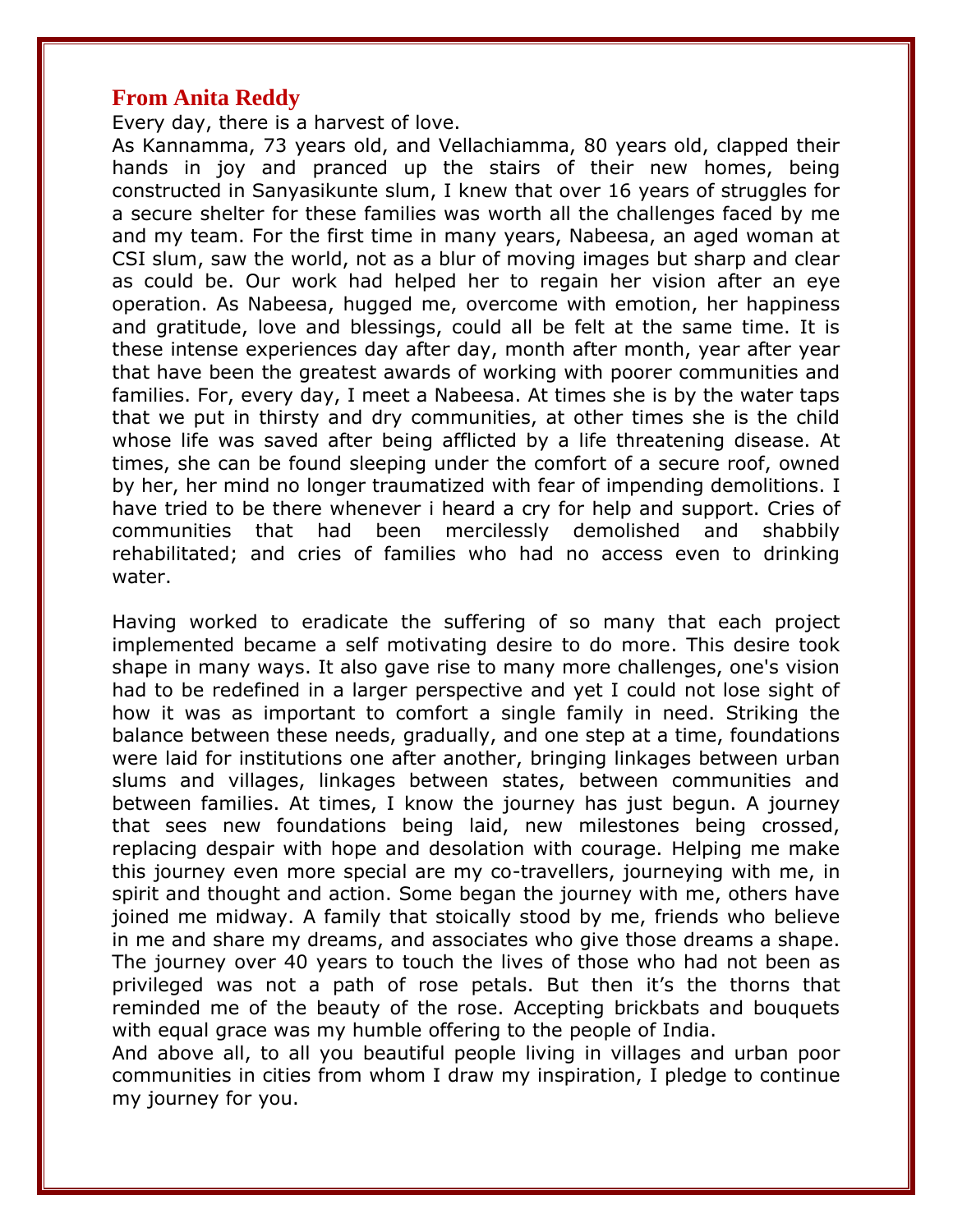Floods Fires **Demolitions** Threats Violence Poverty Hunger

These were but some of the realities that had scarred the lives of the people living in slums such as Lakshmipuram, Someshwara and Sudhamanagar. In 1978, Anita entered these areas for the first time, and she saw pain and exploitation in the eyes of the people. For generations, people living in the slums had been marginalized from mainstream development, and denied even the basic needs for survival.

They lived not just in poverty but also in indignity. Women and children were the worst affected.

After that first visit, life was never the same for Anita. She came back possessed with the resolve to strive for change - a change that would replace oppression with hope in the people, especially in the children.

#### **The seed had taken root.**

Initially, Anita just spent time with people in the community, learning from them. They were her teachers, she says. They all sat together, united in their vision and determined to improve their lives. Together, they identified and prioritized the needs of the community.

The initial days saw her working with the community; helping them get ration cards, pensions, water and electricity connections, and getting children access to government funded nutrition programmes.

Emerging from these initial experiences, and as the learning grew, there was a paradigm shift in the approach of Anita's work from one of just service to one of activism and struggle. In addition to crisis management, she and the community established systems that were proactive and self reliant. In the midst of all this, Association For Voluntary Action and Services (AVAS) was born. Anita was one of its Founding Trustees.

#### That was 1980.

In the meantime, the work in the slums was growing from micro level welfare activities to macro level projects. The community was being mobilized to resolve issues related

### **1978**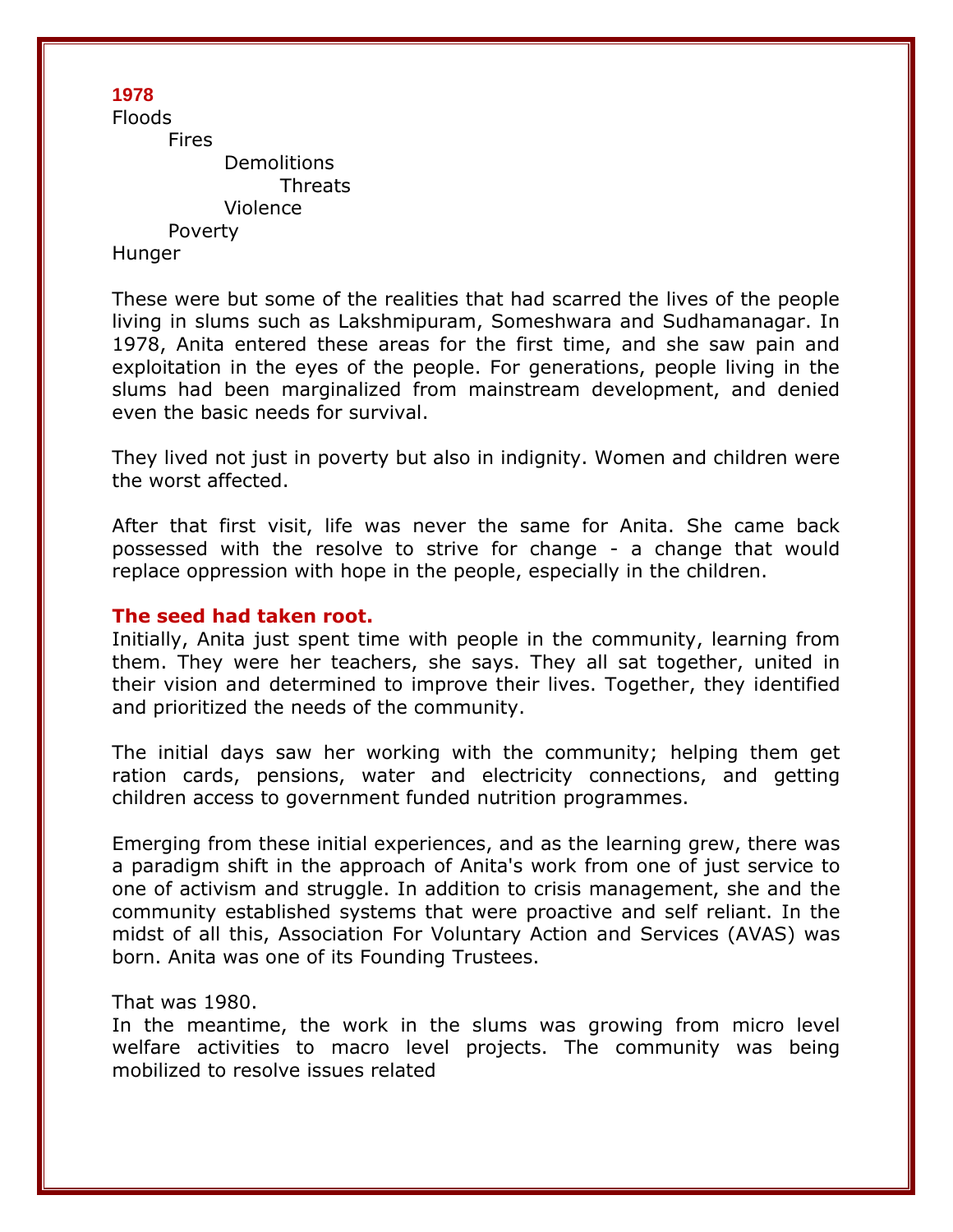to land ownership for the poor, slum community shelter projects, leadership development, empowerment programmes for women, youth, and children among other things.

Years passed by and a lot was achieved. Still, a lot more needed to be done. Journeys lay ahead.

#### **1996.**

Dwaraknath Reddy Ramanarpanam Trust (DRRT) was established, at times walking hand in hand with AVAS and at other times, forging new paths on its own.Life began to change - for thousands of the poor.

# **ANITA REDDY** LIFE & WORK PROFILE

## **Background**

Anita was born on  $14<sup>th</sup>$  October 1954. She did her schooling at Rishi Valley India, her B.A English Literature in Chennai and joined Masters of Social Work, in 1974. She left for America in 1975. There amongst other jobs, she worked in a home for senior citizens, "an experience worth having had" she says. She settled in Bangalore in 1978, and in the October of that year walked into a slum, and has ever since been involved in working voluntarily with the poor.

### **Going back into the years:-**

- $\triangleright$  Has worked voluntarily for 40 years, with urban poor communities living in the slums of Bangalore and Chittoor, and in rural communities living in the villages of Andhra Pradesh, Karnataka and Tamilnadu.
- $\triangleright$  One of the founding trustees of AVAS (1980), and the Managing Trustee of both DRRT (Dwarakanath Reddy Ramanarpanam Trust-1996) and AVAS (Association for Voluntary Action and Services), organizations that have worked in empowering the poorer communities in various ways.
- $\triangleright$  Has been responsible to establish the DRIK Foundation (Dwaraknath Reddy Institutes for Knowledge) and DWARAKA Foundation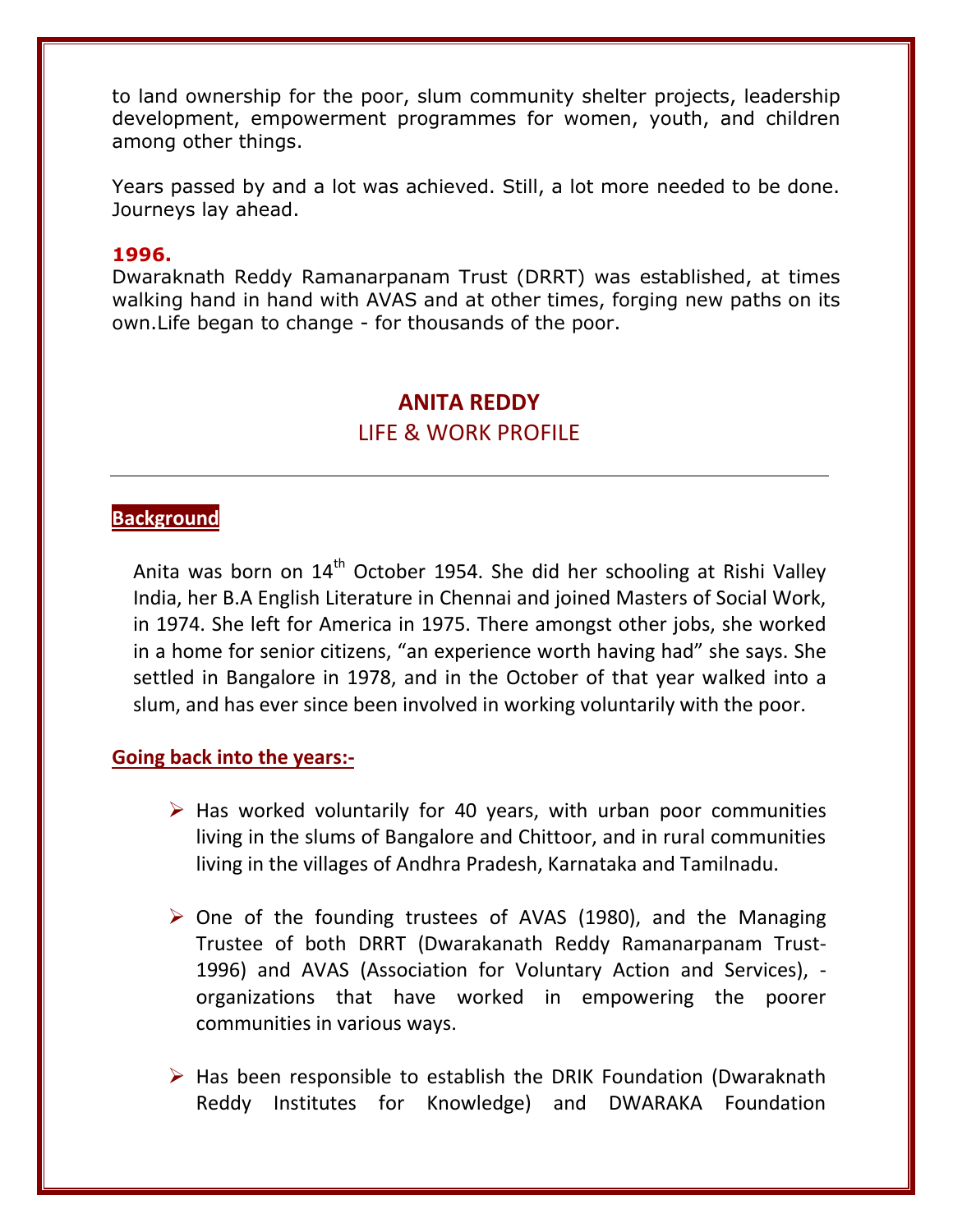(Development of Women And Rural Artisans for Knowledge and Action), and Dwaraka PLUS, a Peoples Livelihoods Upliftment Society, all initiatives of DRRT, managing the functioning of these organizations.

## **HER WORK INCLUDES:-**

- Establishing and running free educational institutions
- Reviving and promoting traditional heritage art, artisans, and different folk forms
- Supporting pre-schools, Learning and Creativity Centers
- Imparting vocational skills promoting self employment schemes
- Organizing women towards SEEGs, (Socially and Economically Empowered Groups)
- Networking adolescent girls and youth through cultural and leadership development platforms
- Building up community centers in slums and villages
- Development of infrastructures in slums and remote rural areas.
- Promoting Shelter for the poor and establishing their right to land and survival.
- Regular dissemination of information at community meetings on the communities' socio-economic-cultural rights and responsibilities vis-àvis housing.
- Making women the focal point of all community decision making and development strategies.
- Integrating the communities with the neighborhoods.
- Established socio-cultural educational platforms to promote urbanrural linkages so that both communities from the cities and the villages benefit through an empowering cross-linkage programme.

### **Mile stones and Achievements**

- 1980 Founded AVAS, a public Trust with other socially concerned activists and professionals.
- 1981 Women's voice was established Anita is a founding member
- 1982 KKNSS A State level Slum dwellers Federation was born Anita is a founding member.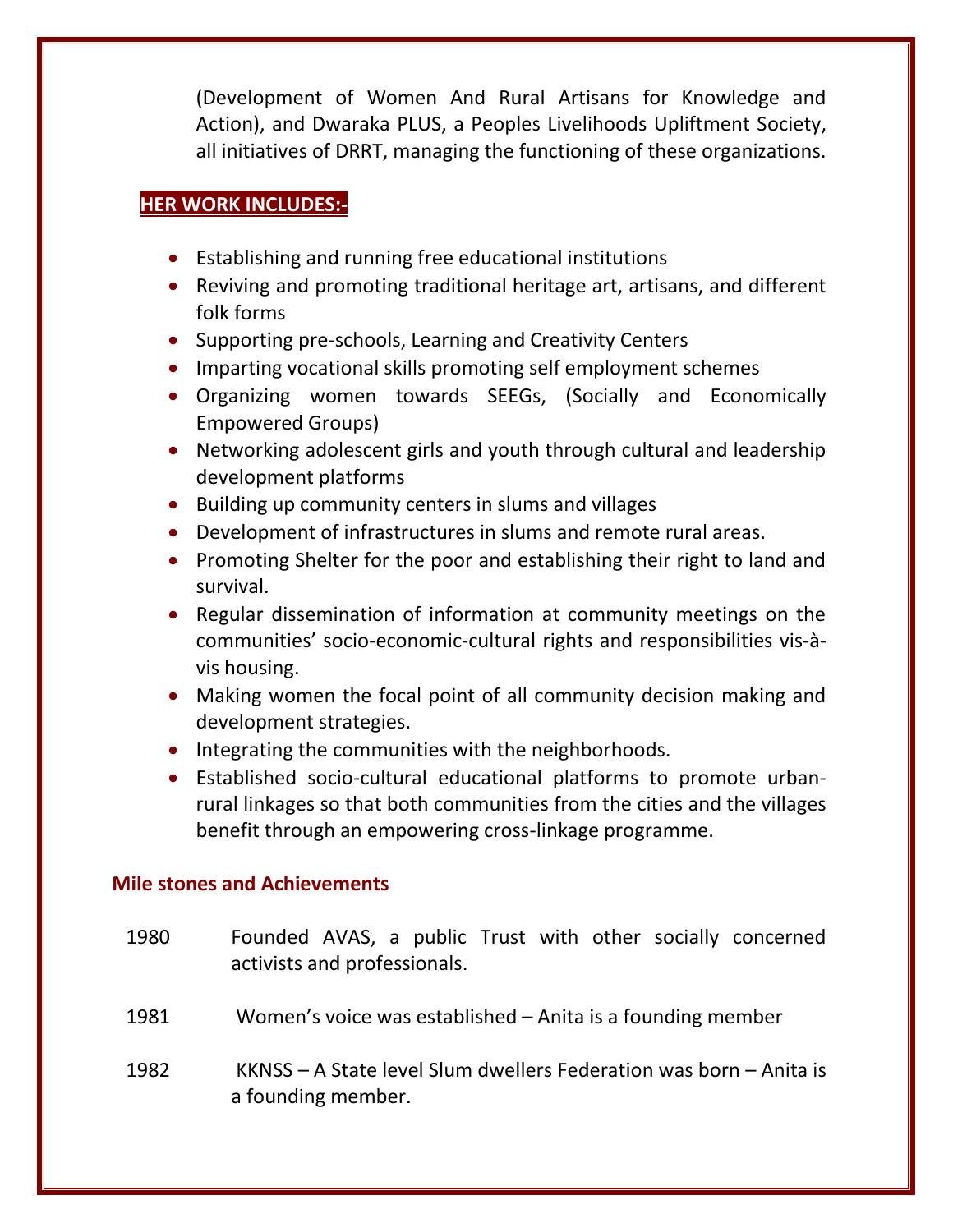**IN-SITU SLUM REHOUSING PROJECTS** in Bangalore done by **AVAS** under the leadership of Anita Reddy that included developmental work by DRRT with children, youth and women. The challenges included threats to her life and success came against all odds in resolving land and shelter issues in:

- 1. LAKSHMIPURAM in Indiranagar for 127 families, currently residing in their new homes + incremental rise in housing stock and no.of families rehabilitated there.
- 2. SOMESHWARA in Ulsoor for 46 families .
- 3. SUDHAMANAGAR near the airport proposed initially to house 304 families, but succeeded in housing over 1000 families.
- 4. WAHAB GARDEN for 55 families + incremental rise in housing stock and families
- 5. BHANDHAVYANAGAR (PARSI GARDEN) for 41 families + incremental housing
- 6. VYALIKAVAL  $(182)$  for 42 families.
- 7. SHASTRINAGAR (Koramangala belt) 80 to 100 families + overall impact on hundreds rehabilitated in this slum belt
- 8. HOSKEREHALLI for 127 families originally; incremental housing model enabled additional housing for another 200+ families
- 9. KRISHNANPALYA for 105 families (facilitated with KKNSS)
- 10.GANGANAGAR 86 families + families also added on (facilitated with KKNSS)
- 11.SANYASIKUNTE II 206 houses in coordination with KSCB
- 12.SANYASIKUNTE I 204 houses in coordination with KSCB
- 13.MRS Palya 165 families. (165 families and another 350 indirectly- by struggling for land for the Khabrastan families also).

# *Facilitating Housing for the Poor in Chittoor district*

- 14.Housing in Shankarayya Gunta in Chittoor, AP
- 15.Facilitating housing upgradation in Nakkal Colony Tiruchannur, AP.
- 16.Facilitating housing for Kattladoddi community in Chittoor, AP

**INFRASTRUCTURE** : individual, integrated, community owned, collectively managed, separate and common infrastructure including potable water, toilets, roads, electricity, sanitation, pavements, etc. have also been implemented by DRRT & AVAS in many slum communities and villages.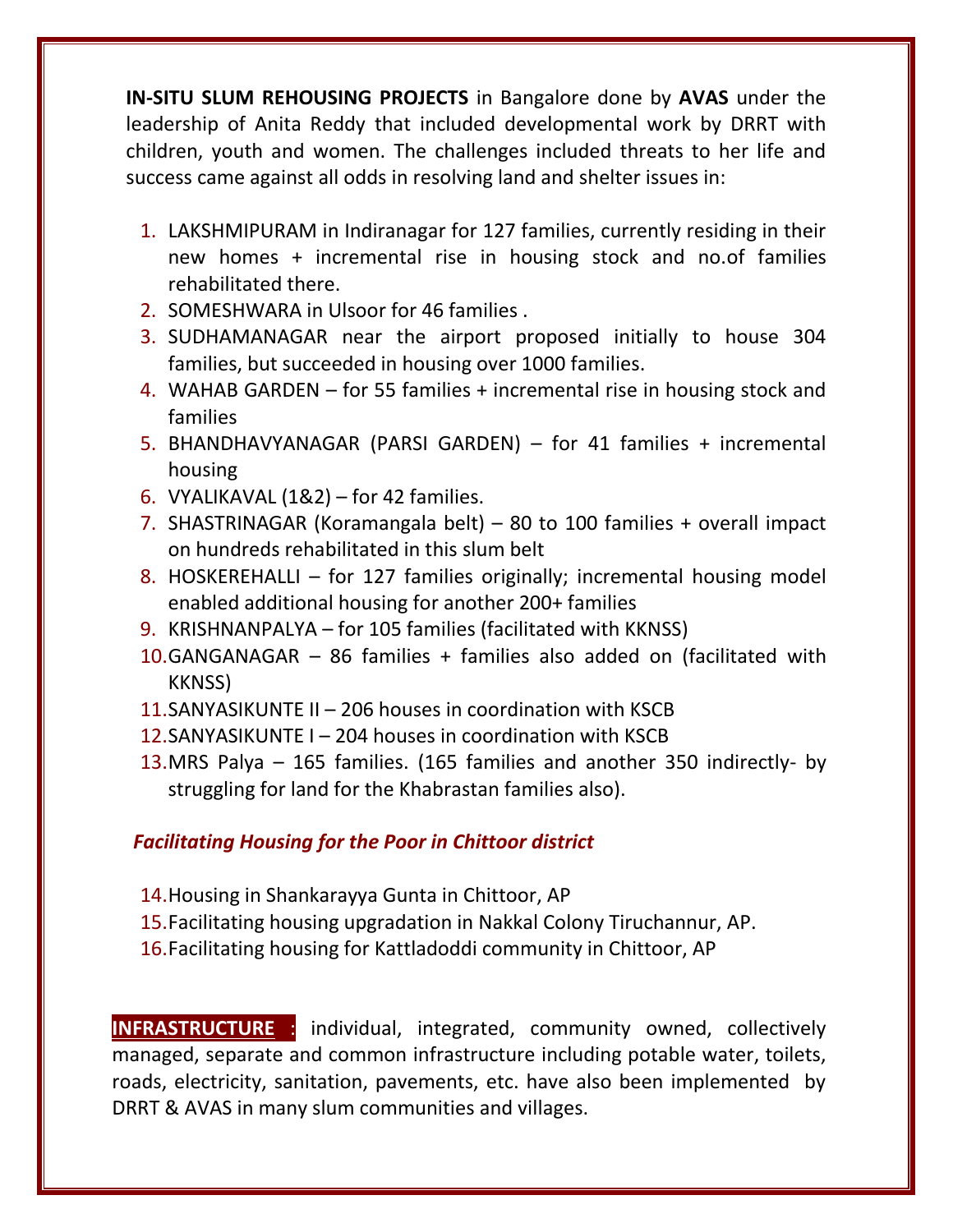### **FINANCING THE HOUSING IN SLUMS :**

DRRT & AVAS have successfully raised funds for housing slum communities through

a) SELF – HELP GROUPS that are motivated to save and help act as social collateral's to access loans.

b) HUDCO – with either Government guarantee or community guarantee.

c) HDFC – with community guarantee and a risk – guarantee seed capital.

e) ROTARY CLUBS and other Charitable institutions.

Recovery records have been near perfect.

### *1996*

DRRT (Dwaraknath Reddy Ramanarpanam Trust), registered by its founding trustee Mr. Dwarakanath Reddy. Since 1998, Anita is working as its Managing Trustee. In that capacity, and as the Managing Trustee of AVAS, she has capably interlinked and networked all the organizations with AVAS' programs.

### *1999*

*DRRT initiated two platforms which have worked as partners with AVAS.*

**DRIK and DWARAKA** DRIK focused on establishing education models for the poor, especially children in slums, evolving curriculum that is grass roots based, rights oriented and truly empowering.

> DWARAKA worked towards livelihood generation and socio-economic empowerment of villages*.*

Anita's work has been always been towards the holistic development of Communities. As a result, aspects related to women, health, land and shelter rights etc. have all been included in her struggles for the poor.

# *DRIK( Dwaraknath Reddy Institutes for Knowledge)*

| <b>DRIK - DRISHYA</b> | Learning Centres for children living in Bangalore slums - |
|-----------------------|-----------------------------------------------------------|
| (June 2002)           | 6 slums in Bangalore are covered at present.              |
|                       | (Evolved into Drishya Foundation)                         |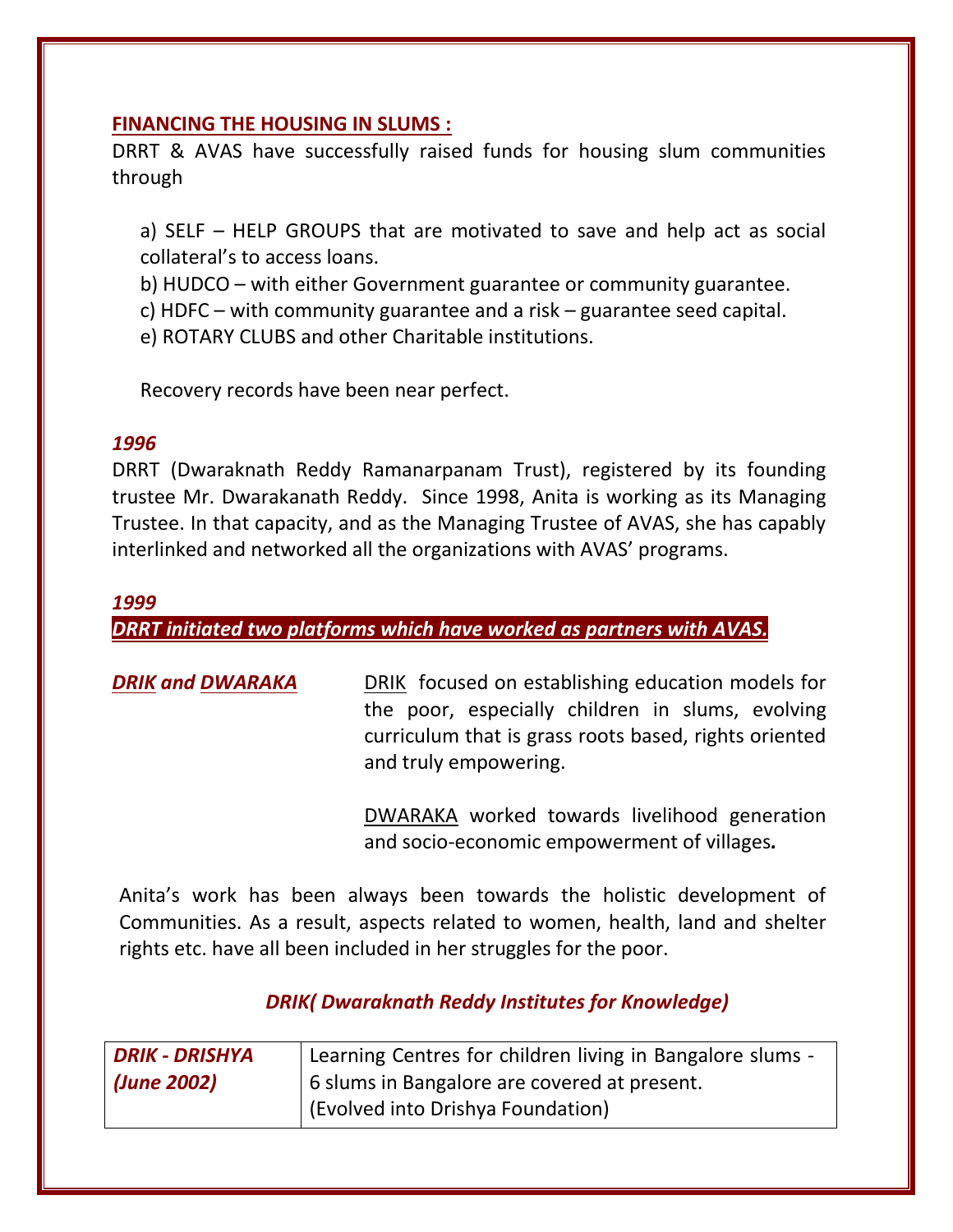| <b>DRIK-</b><br><b>Jeevanostava</b><br>(2002)                                    | A cultural empowerment network for thousands of<br>children from different slums of Bangalore, villages of<br>Karnataka, rural communities in Chittoor, Andhra<br>Pradesh (including DWARAKA), in Tiruvannamali in TN,<br>and Government schools in these States.                                                                                                                                                                                                                                                                              |
|----------------------------------------------------------------------------------|------------------------------------------------------------------------------------------------------------------------------------------------------------------------------------------------------------------------------------------------------------------------------------------------------------------------------------------------------------------------------------------------------------------------------------------------------------------------------------------------------------------------------------------------|
| <b>DRIK-VIVEKA</b><br>(2002)                                                     | A 40 acre residential campus developed and DRIK-<br>DWARAKA Academy established to take "education<br>beyond schooling" - promoting the EKO-ARC program.                                                                                                                                                                                                                                                                                                                                                                                       |
| <b>DRIKPATASHALA</b><br>(June 2006)                                              | A school with a difference for children living in Chittoor<br>slums - promoting an evolving curriculum on rights<br>based learning.                                                                                                                                                                                                                                                                                                                                                                                                            |
| <b>DRIK NACOLDEV</b><br><i>(Since 2008)</i>                                      | Established An educational programme and Government<br>collaborated school for the tribal children of Nakkal<br>colony, Tiruchanur, Chittoor district, .                                                                                                                                                                                                                                                                                                                                                                                       |
| <b>DWARAKA (1998)</b><br><b>(Evolved into</b><br><b>DWARAKA PLUS</b><br>in 2009) | Established in villages around the temple town of<br>Srikalahasti in Chittoor district, in Andhra Pradesh as the<br>platform for the Development of Weavers And Rural<br>Artisans in Kalamkari Art has impacted the livelihoods of<br>the kalamkari artists and weavers families. Also touching<br>the lives of many other people in this area, it has worked<br>for the socio-economic empowerment of the Sri<br>Kalahasti region. It evolved into a registered society,<br>Dwaraka PLUS (Dwaraka Peoples Livelihoods Upliftment<br>Society). |
| <b>SWECHA (2004)</b>                                                             | (Satsang Womens Empowerment Collective for Holistic<br>Advancement)<br>SWECHA started working with 'Sugali' tribal families in<br>district Andhra<br>Madanapalli,<br>Chittoor<br>Pradesh<br>livelihood generation, spread to rural areas.                                                                                                                                                                                                                                                                                                      |
| <b>NACOLDEV (2005)</b>                                                           | A nomadic community of tribal families, now settled<br>near Tirupathi who trade in costume, jewelry, beads and<br>trinkets - livelihoods generation.                                                                                                                                                                                                                                                                                                                                                                                           |
| <b>SHILPI (2007)</b>                                                             | (Society for Holistic Initiatives and Leadership Promoting<br>Institute)<br>Promote the Craft of terracotta sculpting for rural youth,<br>especially dalits, from Chikkaballapur district.                                                                                                                                                                                                                                                                                                                                                     |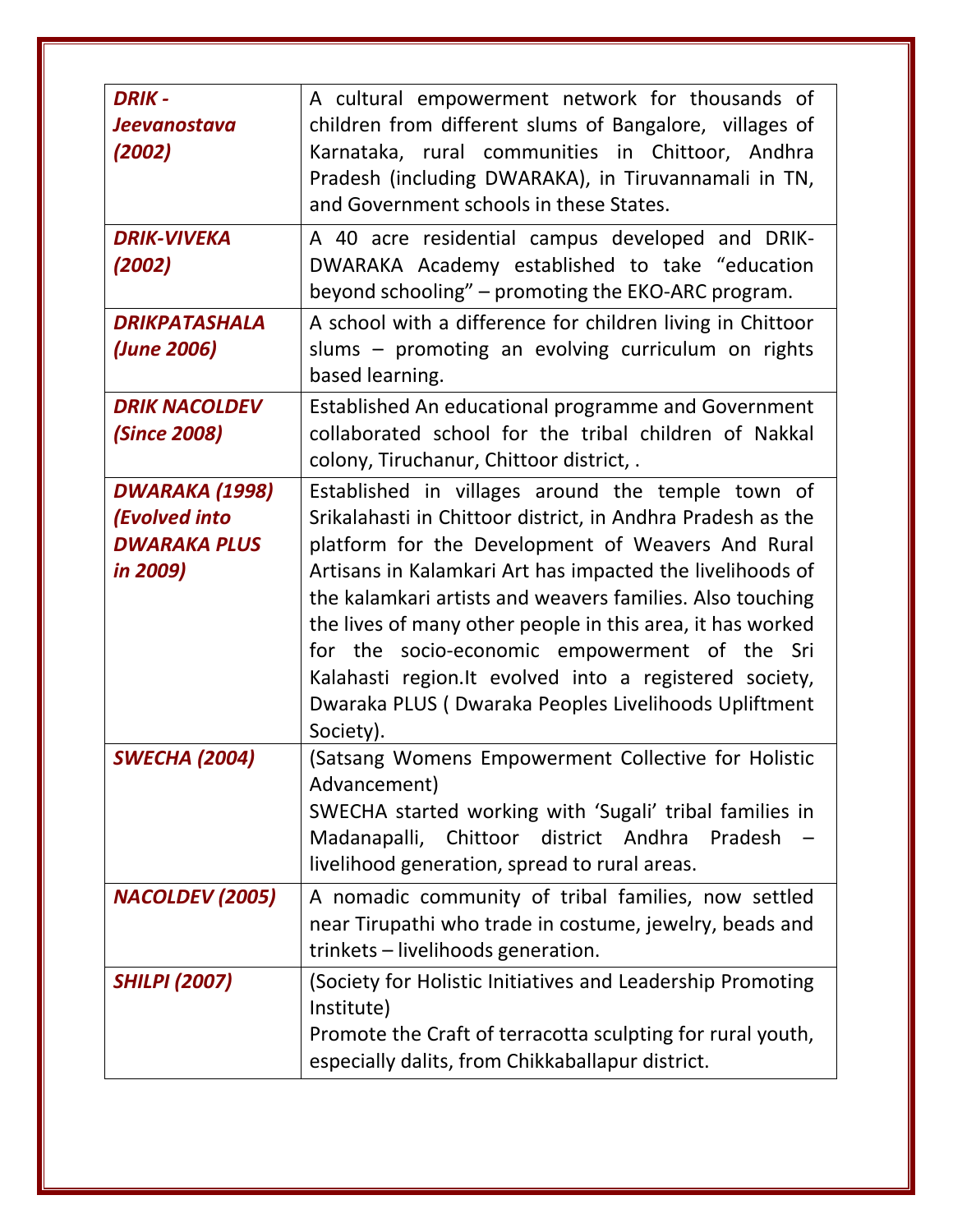| <b>RATNA Centre</b>                                                  | (Ranjini Amma Training and Networking for Action<br>Centre) at Chittoor<br>Deserted and destitute women from the slums and<br>villages around Chittoor are being given opportunities<br>towards skill development and income generation<br>helping them to become economically independent.                                                                                       |
|----------------------------------------------------------------------|-----------------------------------------------------------------------------------------------------------------------------------------------------------------------------------------------------------------------------------------------------------------------------------------------------------------------------------------------------------------------------------|
| <b>INDIRA and SURU</b><br><b>Centres (2010)</b><br><b>Pulicherla</b> | (Indian Network of Development Initiatives for Rural<br>Action and Society for Urban and Rural Upliftment)<br>Women from rural backgrounds around Pulicherla<br>villages of Andhra Pradesh are being given skills, and<br>self-employment opportunities to become self – reliant.<br>Youth are being trained to learn computers, and<br>improve communication skills in villages. |

## **Impacting State and National Policy:**

ANITA has also served in various policy making committees at State and National level in her capacity as:

- o Board member of Karnataka Slum Clearance Board
- o Task Force Member on housing the poor, set up by the Government of Karnataka
- o A Member of the National Committee set up by Government of India towards the United Nations Conference on Human Settlement at Istanbul, Turkey
- o Member of the Highlevel Task Force Committee on Affordable Housing For All set up by Govt. of India - from Jan 15th 2008 to date
- o Member of the ABIDE Committee (Agenda for Bangalore Infrastructure Development) set up by the Govt. of Karnataka and heading subcommittee on urban poor
- o Committee Member of the Micro Housing Finance set up by ministry of Housing and Urban Poverty Alleviation, Government of India
- o Member, Planning Commission set by Government of India in 2011, subgroup on artisan's welfare and development and working group on urban poverty
- o Member of BUPP-Bangalore Urban Poverty Alleviation project steering committee established by Karnataka State Government and the Netherlands Government.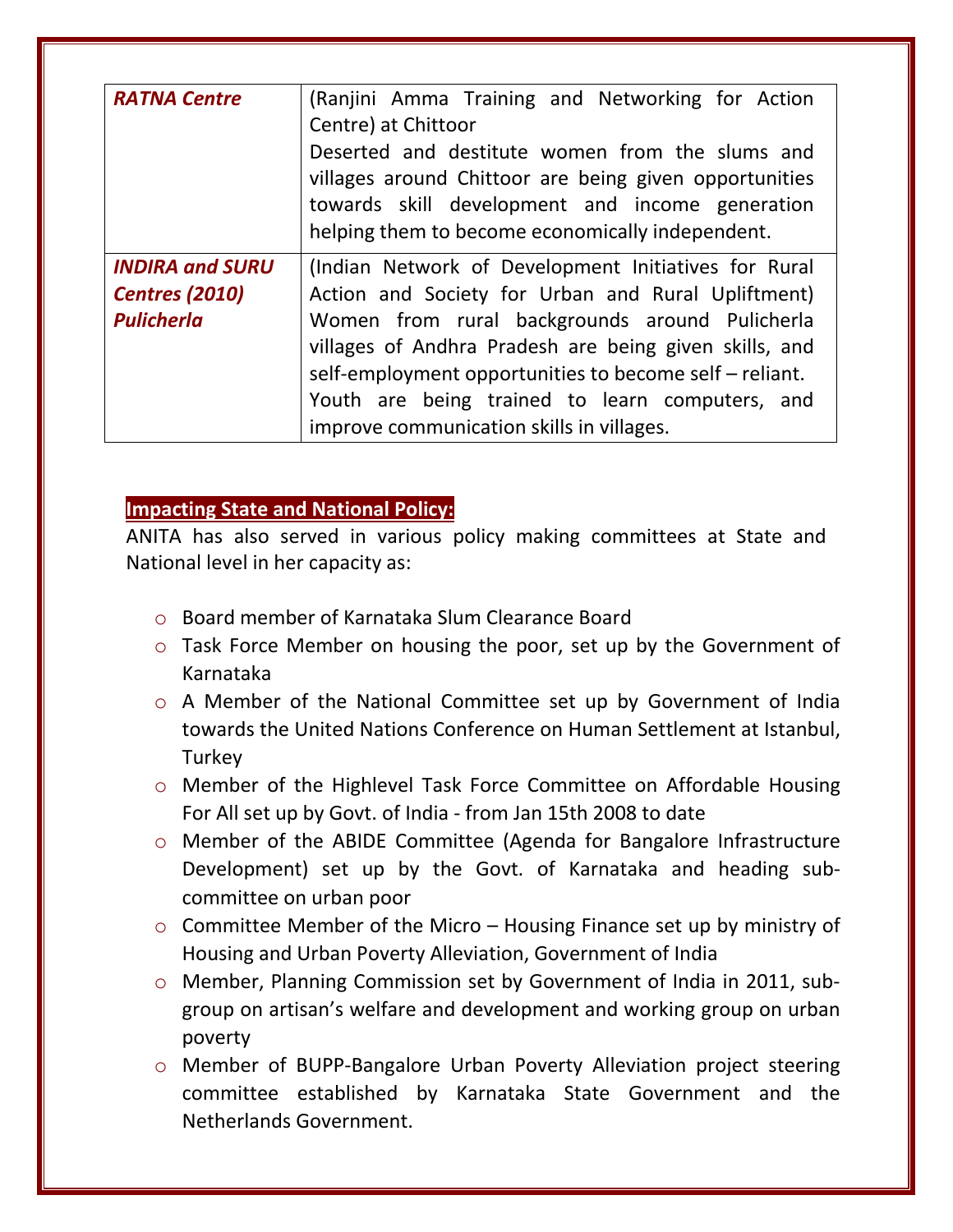- o Member of the National Committee for RAY- Rajeev Awaz Yojana towards formulating National housing policy and contributed in impacting slum "insitu" development.
- o Jury Member in Namma Bengaluru Awards selection panel.
- o A Trustee of the Sarvodaya International Trust, Karnataka Chapter
- o Ex-Board Member of Public Affairs Centre (PAC)
- o One of the founding members of Women's Voice-a movement of Urban Poor women in Karnataka
- o One of the founding members of KKNSS (Karnataka Kolageri Nivasigala Samyukta Sanghatane) - a movement of urban poor slum dwellers in Karnataka.

# **UN CONFERENCES ATTENDED / REPRESENTED COUNTRY**

- **1987-UN Conference at Nairobi, Kenya, Africa on Shelter for the Shelter less**
- **1995-UN Conference on Women at Beijing- Huaro, China.**
- Represented country at HABITAT-II Second UN Human Settlements Conference in 1996 in Istanbul, Turkey.

# **RECOGNITIONS AND AWARDS**

- *Padma Shri Award was conferred on her by the Hon'ble President of India – 2010 (received on April 1st 2011)*
- *IFAM- International Folk Art Market at Santa Fe, USA-Community Impact award–2019.*
- *Padma Legends award from ART MANTRAM– 2019.*
- *Life Time Achievement Award from Crafts Council of Telangana's -Sanmaan Awards –2018.*
- *The Lifetime Achievement Award from the TANA Chittoor district NRIs – given in Detroit in July 2015*
- *Mantram Achievement Awards for Women 2014 was conferred on me (received on 18th June 2014) for life time achievement in reviving the Heritage Arts*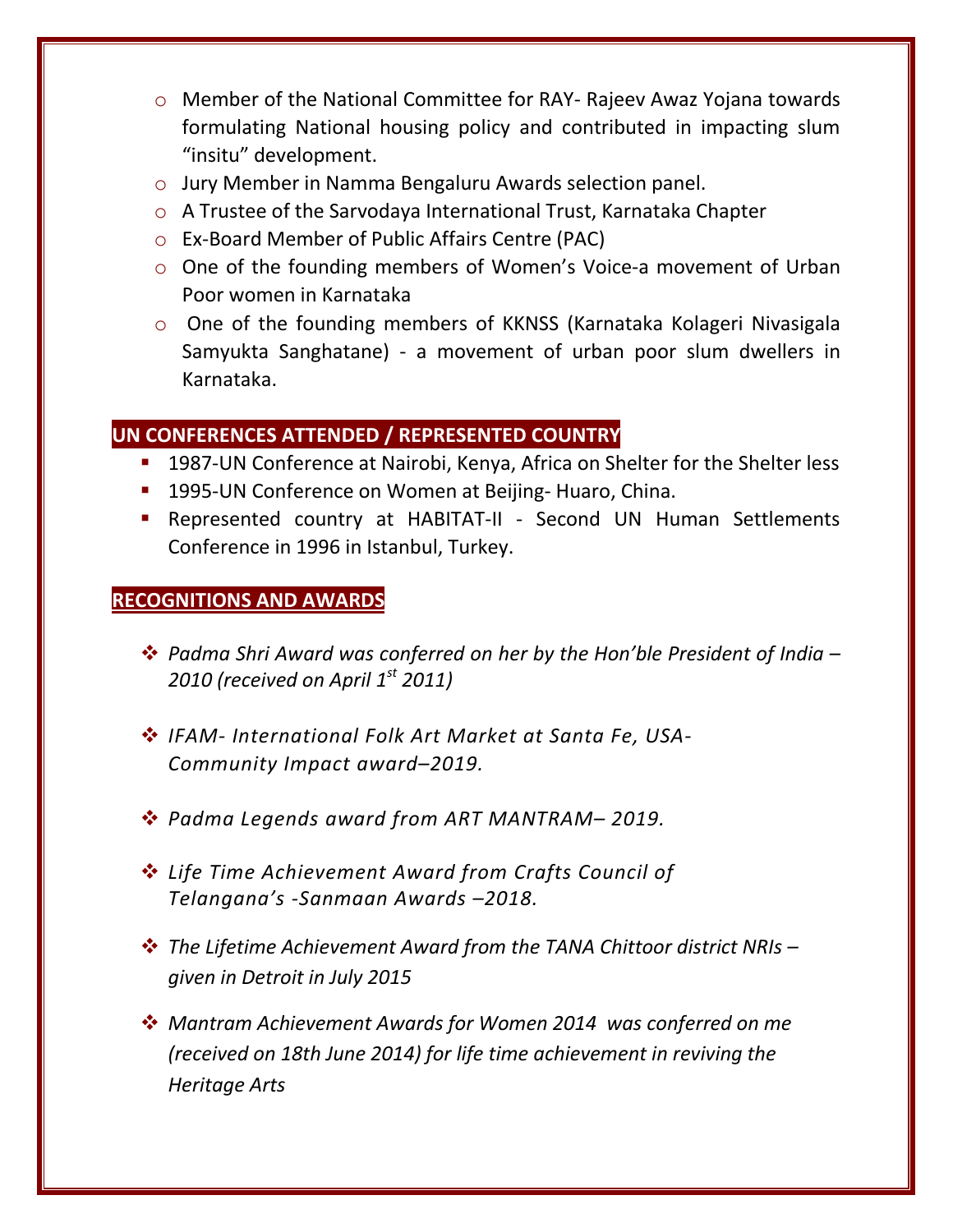- *Kempegowda Award 1997 from Bangalore Corporation*
- *Public Relations Award in 1994 from Public Relations Society of India*
- *Bengalurean Citizen of the year award – Namma Bengaluru Foundation – for 2010*
- *Mahila Sadhaki Award of the Guild of Women Achievers in 1997*
- *HUDCO recognition award for outstanding performance amongst NGO's in 2001-2002 (to AVAS)*
- *Award from Telugu Vignana Samithi- Krishnadeva raya celebrations 2010*
- *Chittoor Dt. Centenary celebrations award –Government of Andhra Pradesh-2010*
- *Professional Excellence Award 1989-90 from Rotary Club of Bangalore*
- *On the occasion of 64th Republic day, Canara Bank honored her with an award for her yeoman service to society (received on January 26th 2013)*
- *Uttama Vanitha Award from Bharathamuni Academy (April 2012)*
- *HUDCO Hari Om Ashram First prize 2001-2002 (AVAS)*
- *Women Achiever Award in 2002 from Ladies Circle India*
- **→** An expo of the best in Bharatiya trade and industry in 2000 Dwaraka, *'Swadesi Mela*
- *Award of Honour from Altrusa of Bangalore*
- *Air force Welfare Association Award on March 8th 2001*
- *Dr. B.R Ambedkar Award in 1999 from V.K.M Kalavidaru, Bangalore*
- *The recognition of support for various community service project during the year 98-99 Rotary International Award*